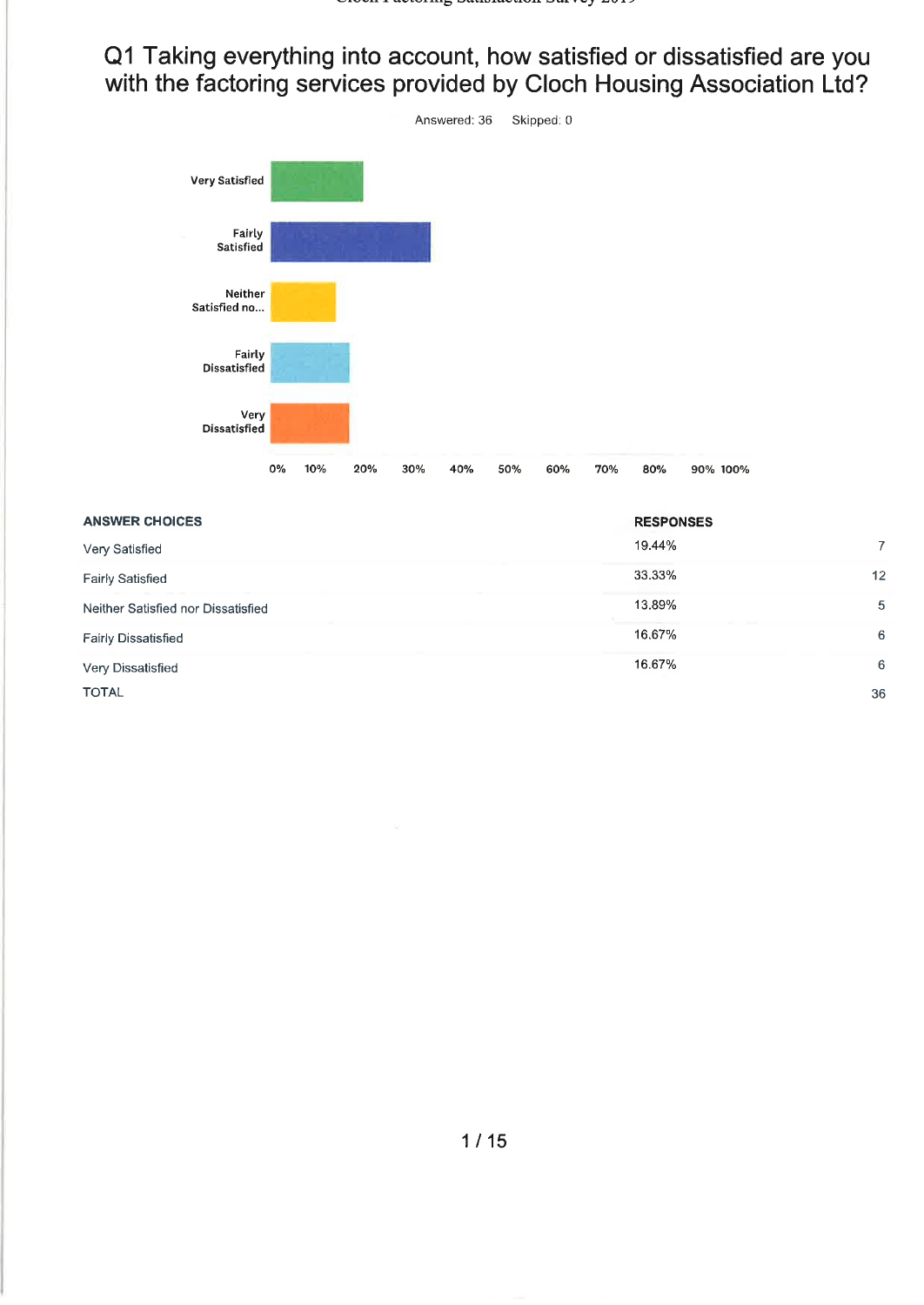#### Q2 How likely would you be to recommend the Association as a factor to family or friends, on a scale of 0 to 10, where 0 is not at all likely and 10 is extremely likely?



 $6\phantom{a}$ 

 $\mathbf{1}$ 

 $\overline{2}$ 

 $\overline{1}$ 

label)

 $\overline{7}$ 

 $\mathbf 0$ 

 $\overline{1}$ 

5

 $\overline{4}$ 

 $\overline{4}$ 

36

 $\overline{5}$ 

 $\frac{p}{\kappa}$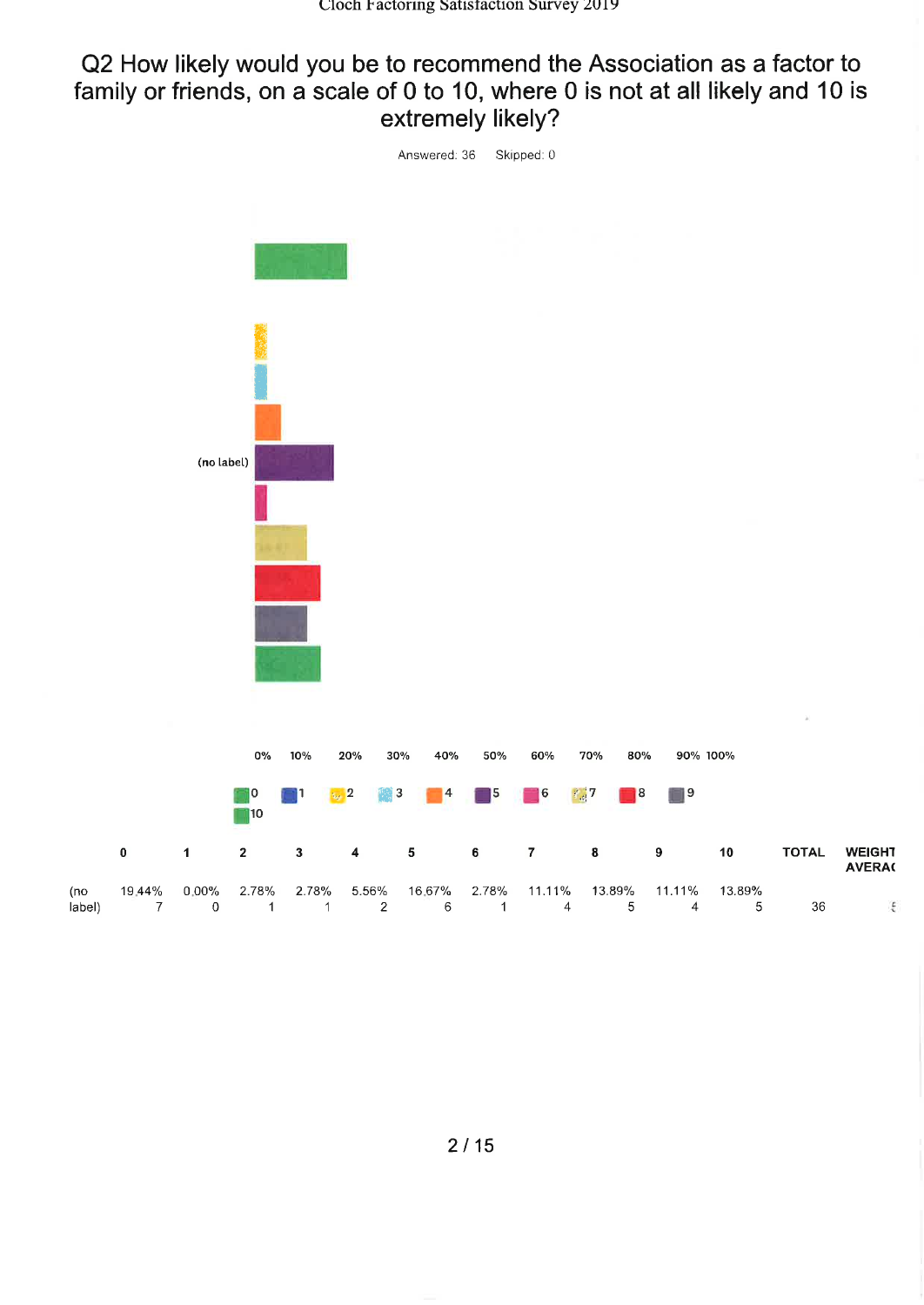#### Cloch Factoring Satisfaction Survey 2019

### Q3 Have you seen any improvement in the factoring services in the last 2 years?



| <b>ANSWER CHOICES</b>   | <b>RESPONSES</b> |    |
|-------------------------|------------------|----|
| Yes                     | 19,44%           |    |
| <b>STATISTICS</b><br>No | 58.33%           | 21 |
| Don't Know              | 22.22%           | 8  |
| <b>TOTAL</b>            |                  | 36 |

 $\frac{1}{2}$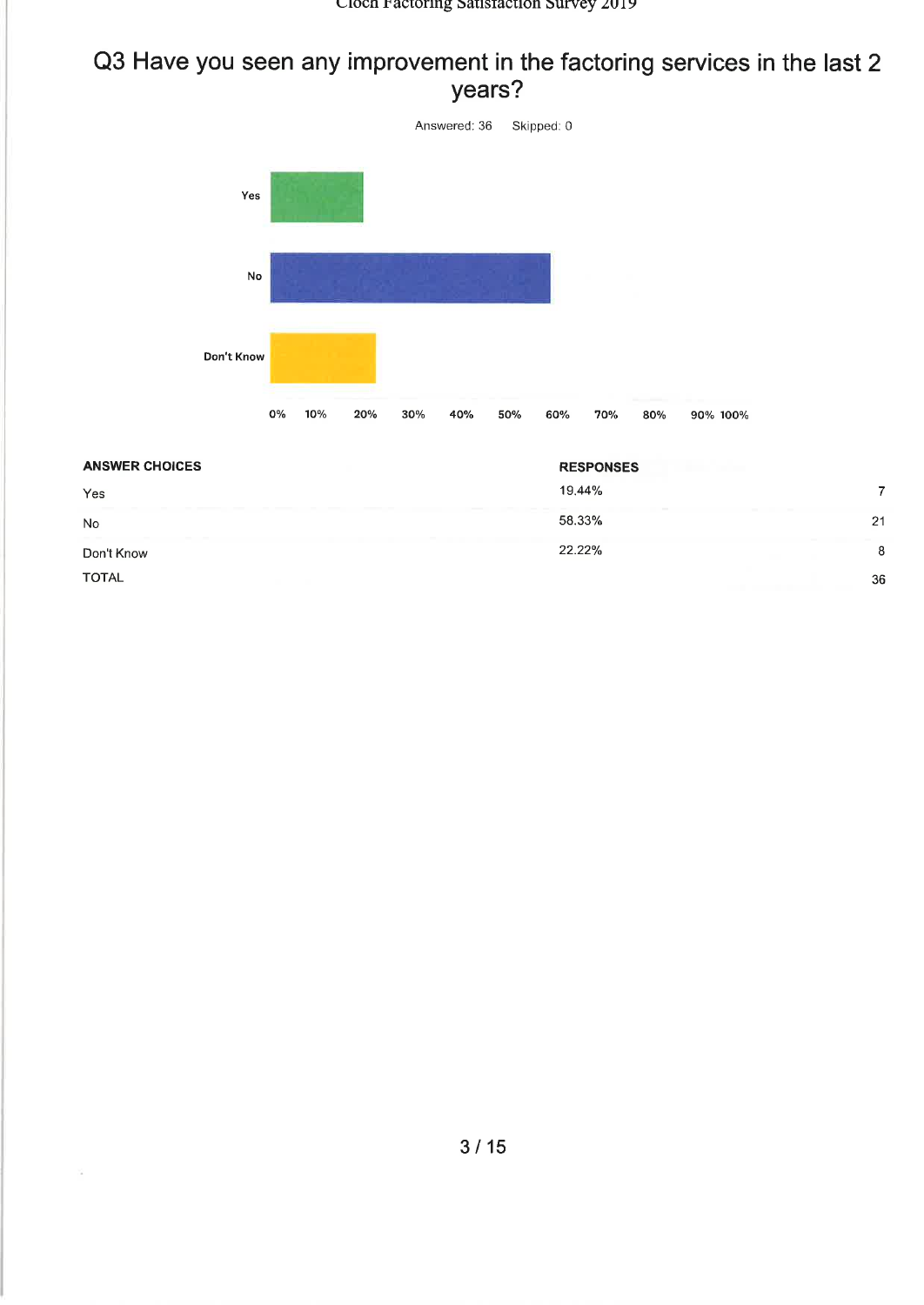#### Q4 Are you aware of the Association's Online Customer Portal - My Cloch (my.clochhousing.org.uk) - where you can view invoices and pay your account?



| <b>ANSWER CHOICES</b>         | <b>RESPONSES</b> |                |
|-------------------------------|------------------|----------------|
| Yes - And have used it        | 11.11%           | $\overline{4}$ |
| Yes - Not used it yet         | 30.56%           | 11             |
| Yes - Not Interested          | 36.11%           | 13             |
| No. Not aware but interested  | 8.33%            | 3              |
| No, Not aware, not interested | 13.89%           | 5              |
| <b>TOTAL</b>                  |                  | 36             |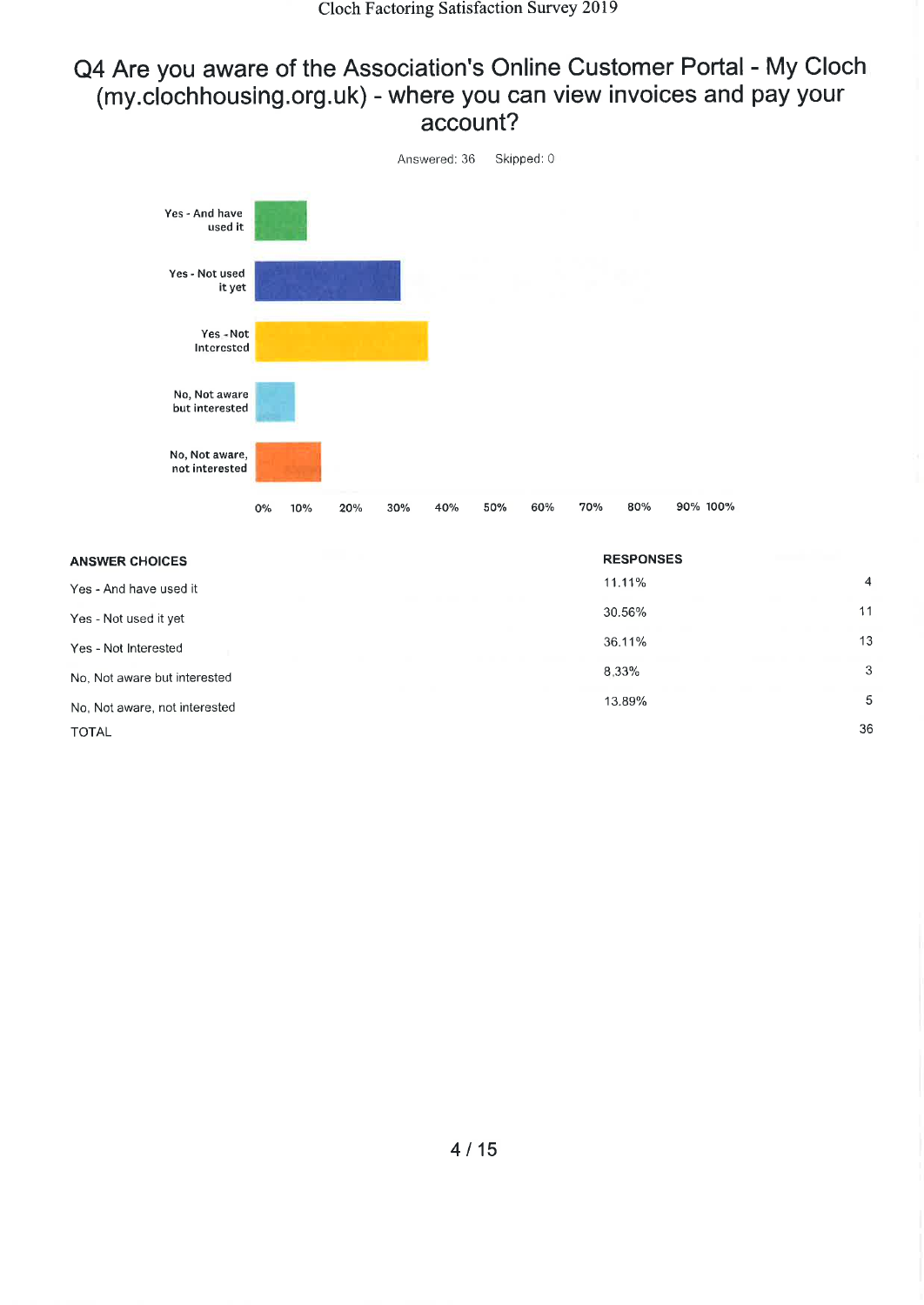Q5 Taking into account the services we provide, do you think that the Management Fee represents good or poor value for money? Is it...



| <b>ANSWER CHOICES</b> | <b>RESPONSES</b>         |
|-----------------------|--------------------------|
| Very Good             | 11.11%<br>$\overline{4}$ |
| Fairly Good           | 36.11%<br>13             |
| Neither Good nor Poor | 16.67%<br>6              |
| Fairly Poor           | 11.11%<br>4              |
| Very Poor             | 25.00%<br>9              |
| <b>TOTAL</b>          | 36                       |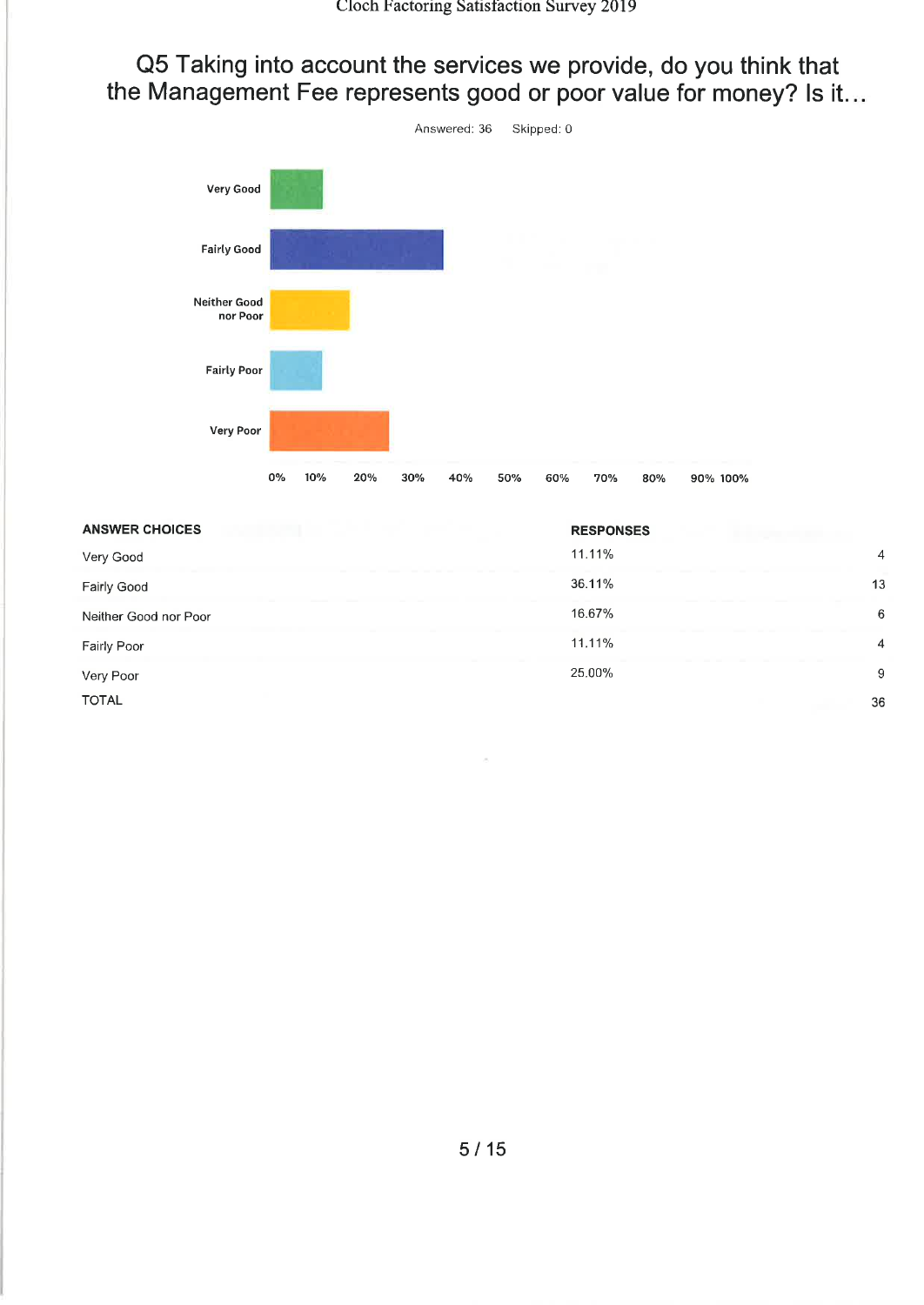## Q6 How satisfied are you with the information provided in your written statement of factoring services?



| <b>RESPONSES</b> |                |
|------------------|----------------|
| 19.44%           | 7              |
| 38.89%           | 14             |
| 22.22%           | 8              |
| 13.89%           | 5              |
| 5.56%            | $\overline{2}$ |
|                  | 36             |
|                  |                |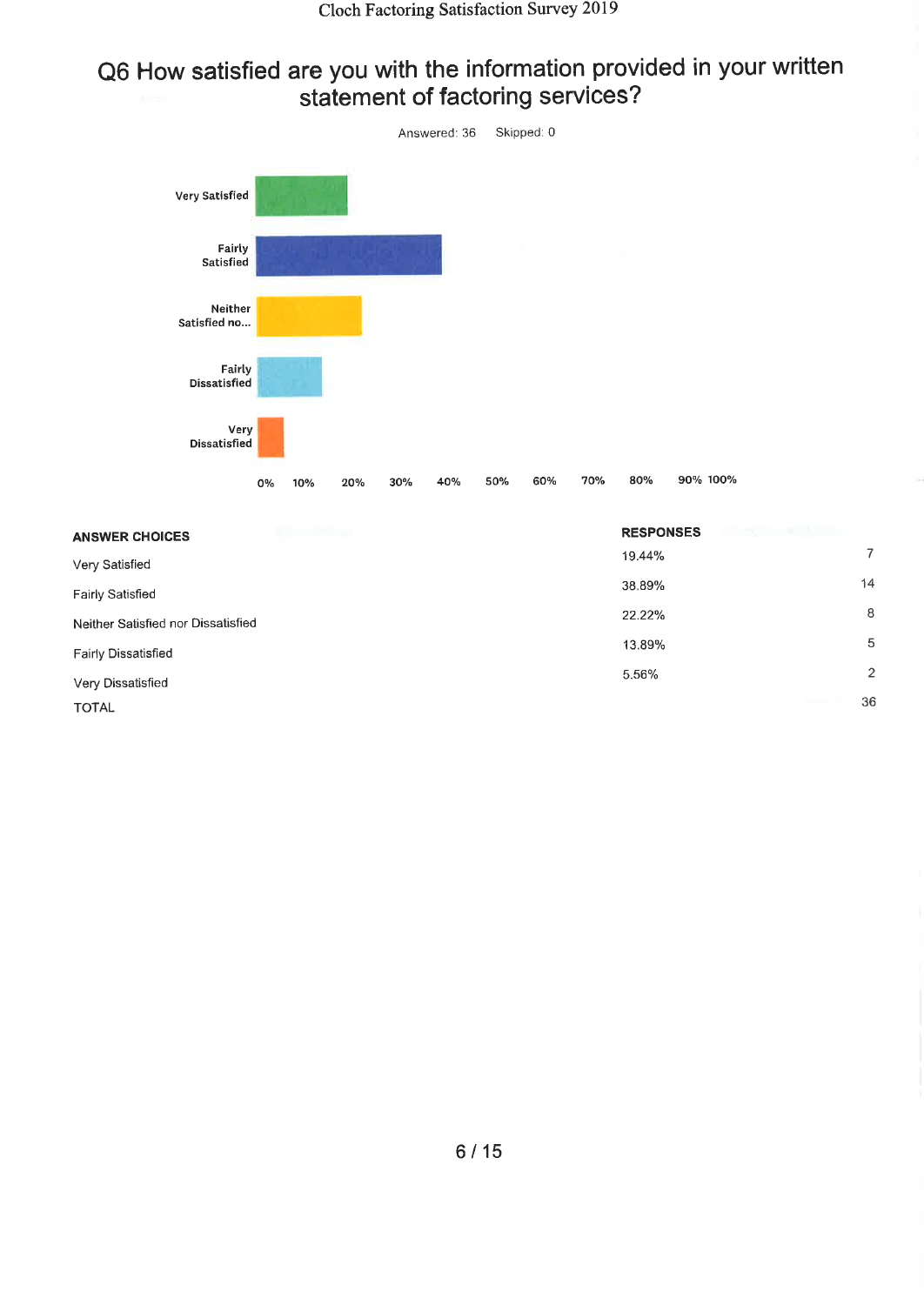#### Q7 How satisfied are you that the Association's invoice is clear and easy to understand?



| <b>ANSWER CHOICES</b>             | <b>RESPONSES</b> |                |
|-----------------------------------|------------------|----------------|
| Very Satisfied                    | 22.22%           | 8              |
| <b>Fairly Satisfied</b>           | 50.00%           | 18             |
| Neither satisfied or Dissatisfied | 13.89%           | 5              |
| <b>Fairly Dissatisfied</b>        | 5.56%            | $\overline{2}$ |
| Very Dissatisfied                 | 8.33%            | 3              |
| <b>TOTAL</b>                      |                  | 36             |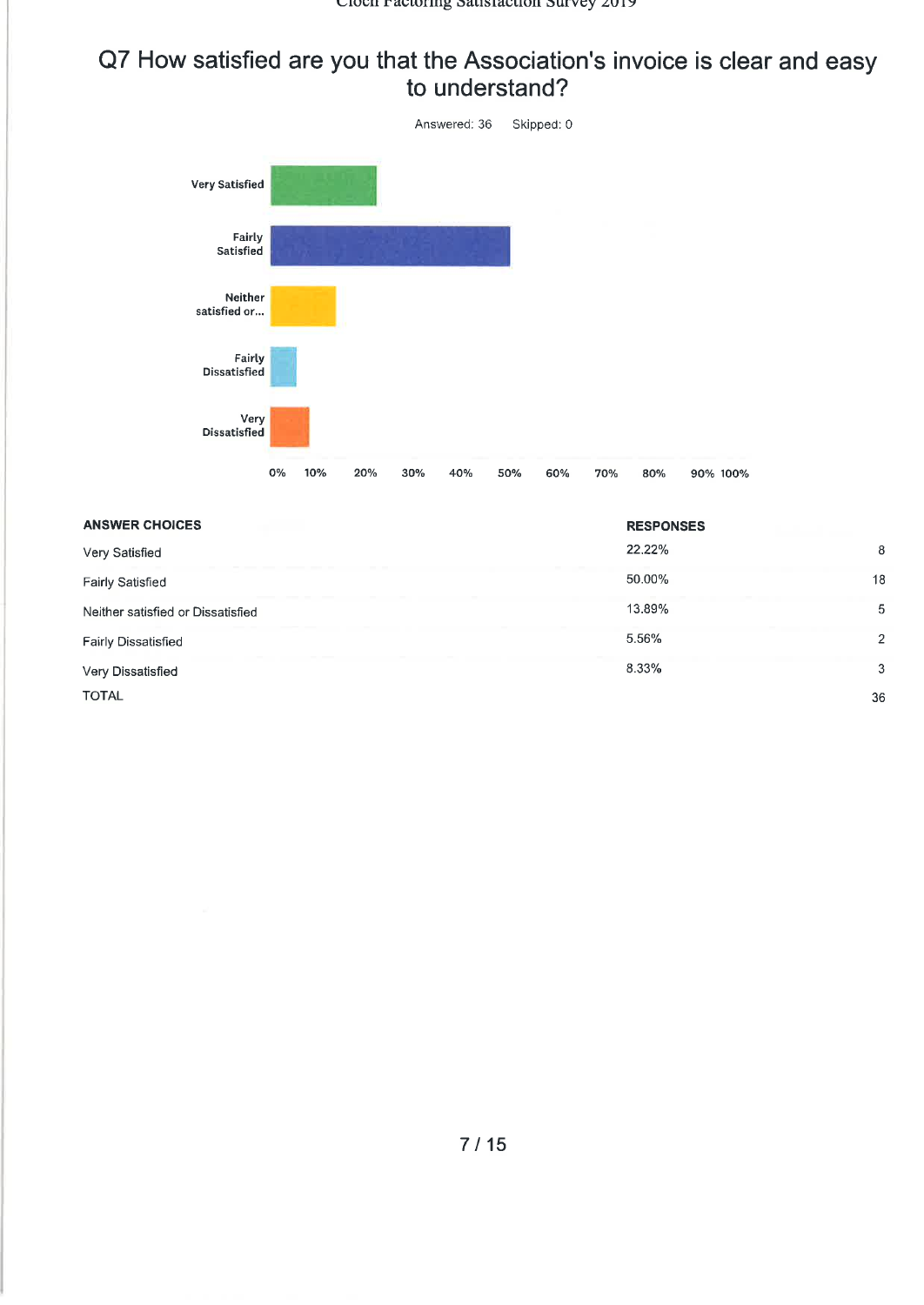# Q8 How satisfied are you with the Association's repairs service?



| <b>ANSWER CHOICES</b>              | <b>RESPONSES</b> |                |
|------------------------------------|------------------|----------------|
| Very Satisfied                     | 13.89%           | 5              |
| <b>Fairly Satisfied</b>            | 25.00%           | 9              |
| Neither Satisfied nor Dissatisfied | 25.00%           | 9              |
| <b>Fairly Dissatisfied</b>         | 11.11%           | $\overline{4}$ |
| Very Dissatisfied                  | 25,00%           | 9              |
| <b>TOTAL</b>                       |                  | 36             |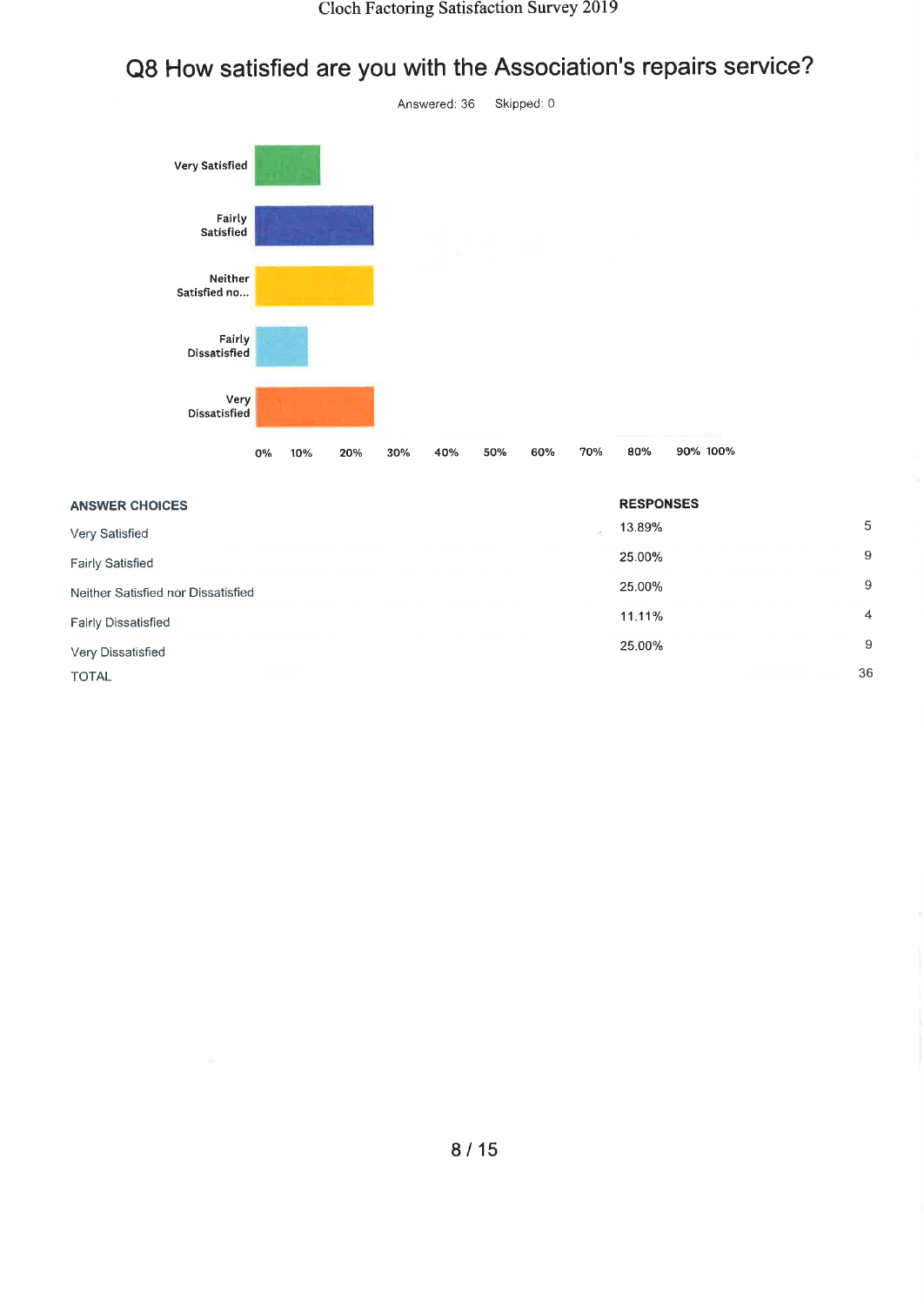#### Q9 How satisfied are you with the maintenance of landscaping / common areas?



| <b>ANSWER CHOICES</b>              | <b>RESPONSES</b> |    |
|------------------------------------|------------------|----|
| Very Satisfied                     | 25.00%           | 9  |
| <b>Fairly Satisfied</b>            | 27.78%           | 10 |
| Neither satisfied nor Dissatisfied | 13.89%           | 5  |
| <b>Fairly Dissatisfied</b>         | 13.89%           | 5  |
| Very Dissatisfied                  | 19.44%           | 7  |
| <b>TOTAL</b>                       |                  | 36 |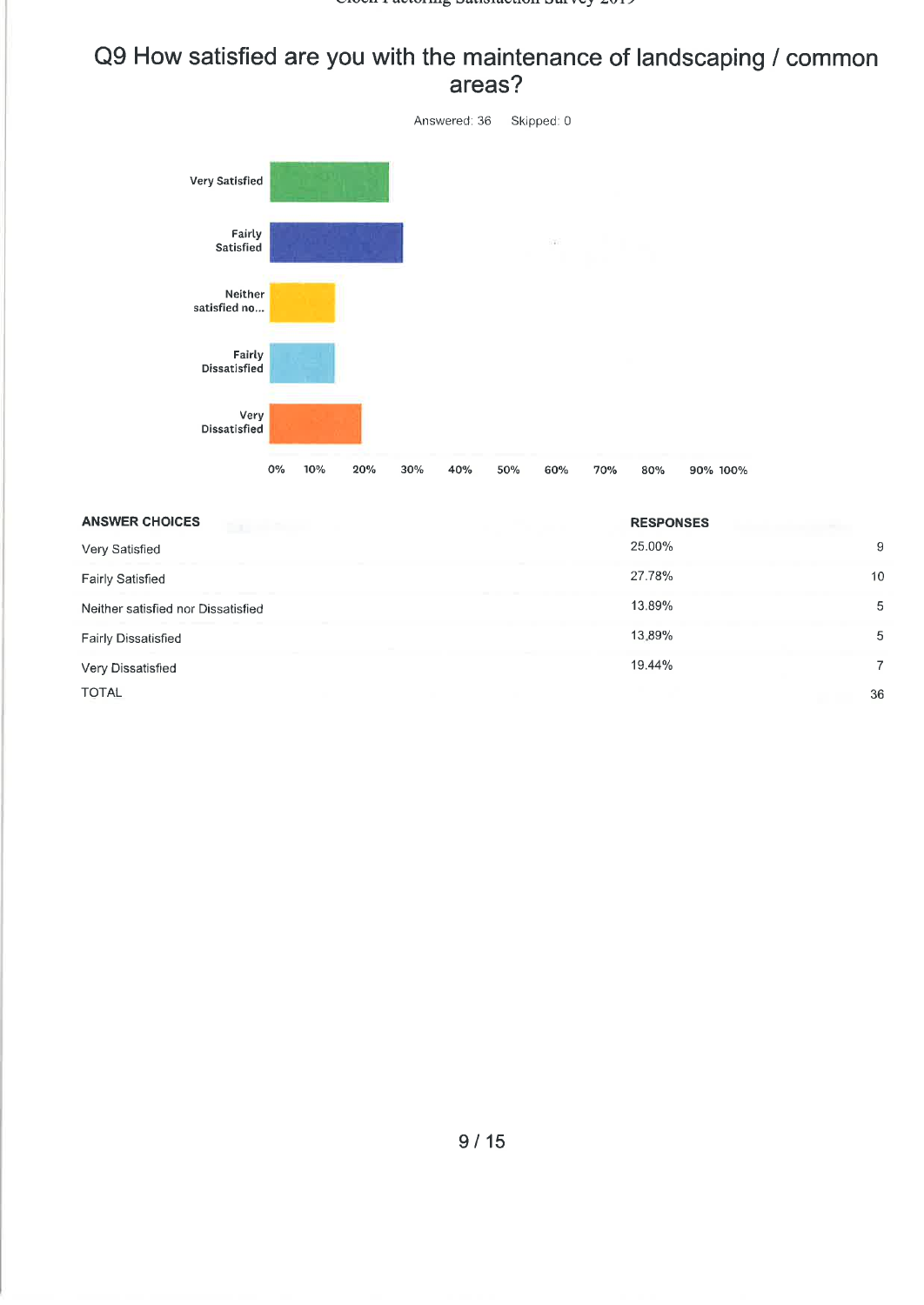#### Q10 How satisfied are you with the general management of your neighbourhood?



| <b>ANSWER CHOICES</b>              | <b>RESPONSES</b> |    |
|------------------------------------|------------------|----|
| Very Satisfied                     | 13.89%           | 5  |
| Fairly Satisfied                   | 30.56%           | 11 |
| Neither satisfied nor Dissatisfied | 19.44%           | 7  |
| Fairly Dissatisfied                | 13.89%           | 5  |
| Very Dissatisfied                  | 22.22%           | 8  |
| <b>TOTAL</b>                       |                  | 36 |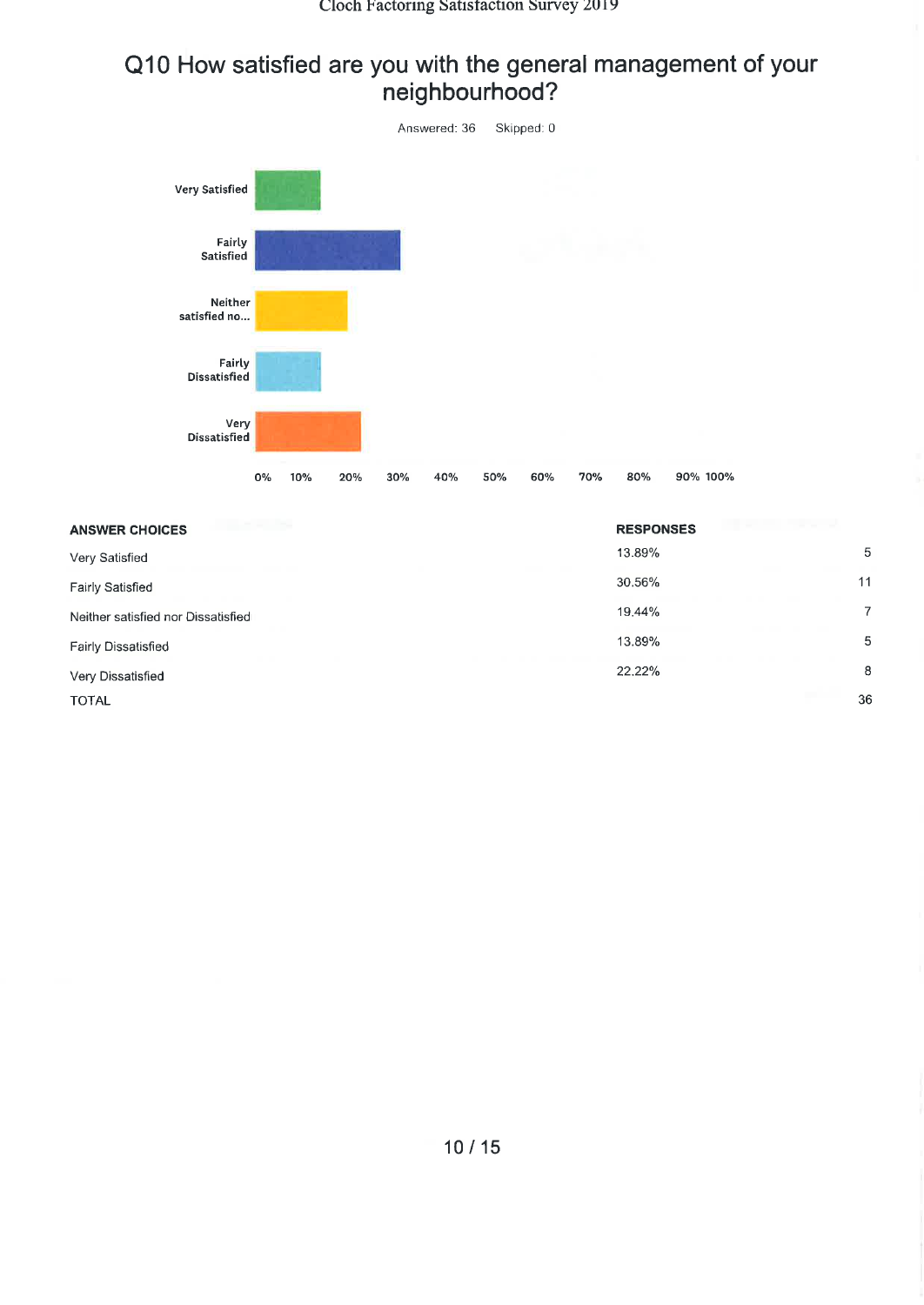Crocil I actoring Bausiaction Burvey 2019

## Q11 Which type of property do you live in?



| <b>ANSWER CHOICES</b>      | <b>RESPONSES</b> |    |
|----------------------------|------------------|----|
| Tenement Flat / Other Flat | 71.43%           | 25 |
| 4 in a block               | 5.71%            |    |
| House / Bungalow           | 22.86%           | 8  |
| <b>TOTAL</b>               |                  | 35 |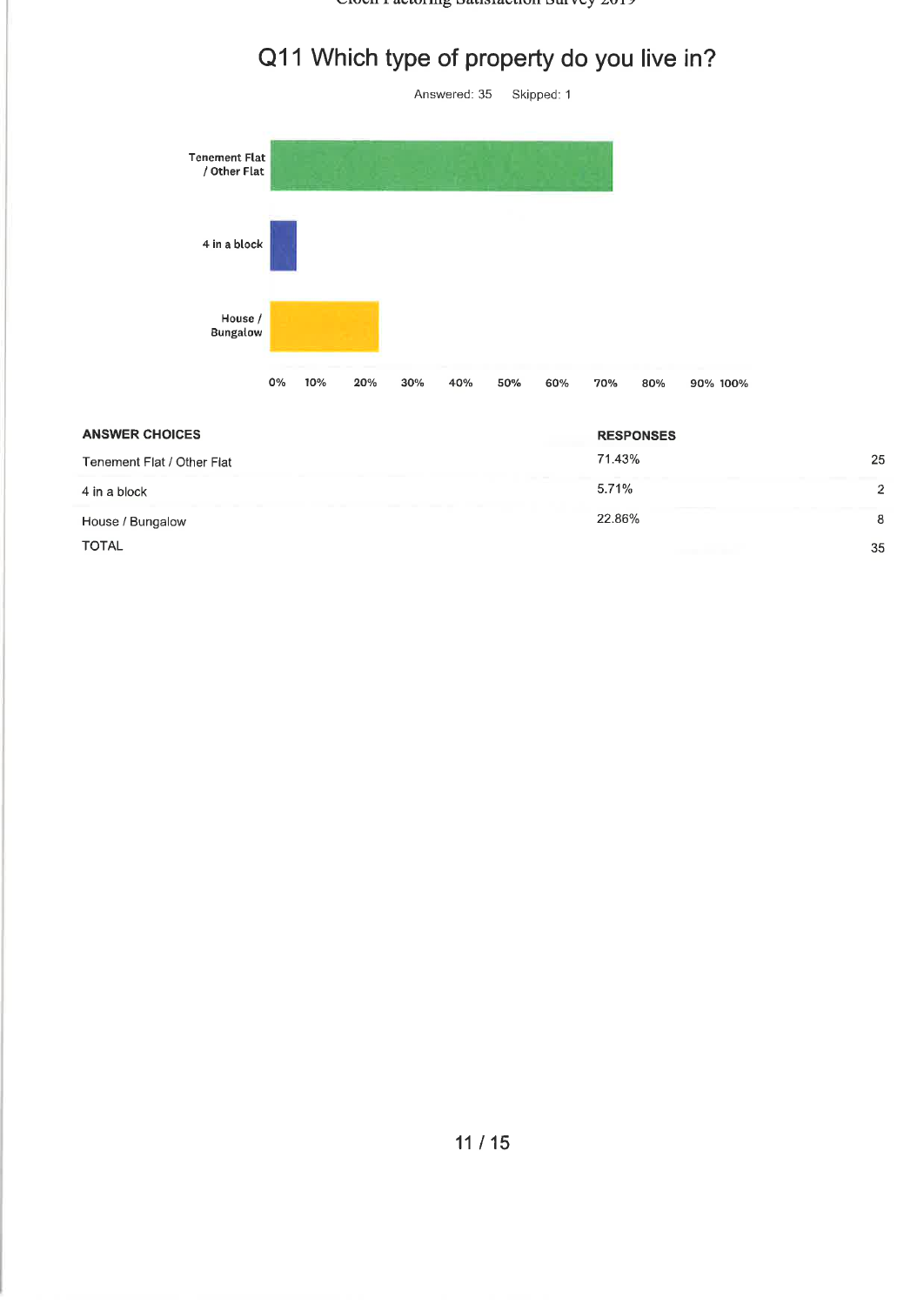#### Cloch Factoring Satisfaction Survey 2019



 $0\%$ 

10%

20%

30%

40%

50%

60%

70%

80%

90% 100%

## Q12 Which housing area do you live in?

ò,

| <b>ANSWER CHOICES</b>                                                 | <b>RESPONSES</b> |                |
|-----------------------------------------------------------------------|------------------|----------------|
| Greenock West / 54-68 Dempster Street                                 | 2.86%            | 1              |
| Wellpark / Central Greenock                                           | 34.29%           | 12             |
| Greenock East                                                         | 34.29%           | 12             |
| Larkfield                                                             | $0.00\%$         | $\overline{0}$ |
| Inverkip                                                              | 0.00%            | $\mathbf{0}$   |
| Whinhill                                                              | $0.00\%$         | $\mathbf 0$    |
| Former Scottish Homes Properties (Strone Maukinhill / Cartsburn etc.) | 25.71%           | 9              |
| Gibshill                                                              | $0.00\%$         | $\mathbf 0$    |
| Weir Street / Leitch Street CHP Area                                  | $0.00\%$         | $\overline{0}$ |
| Maukinhill (newbuild)                                                 | 2.86%            | 1              |
| Port Glasgow                                                          | $0.00\%$         | $\mathbf 0$    |
| <b>TOTAL</b>                                                          |                  | 35             |
|                                                                       |                  |                |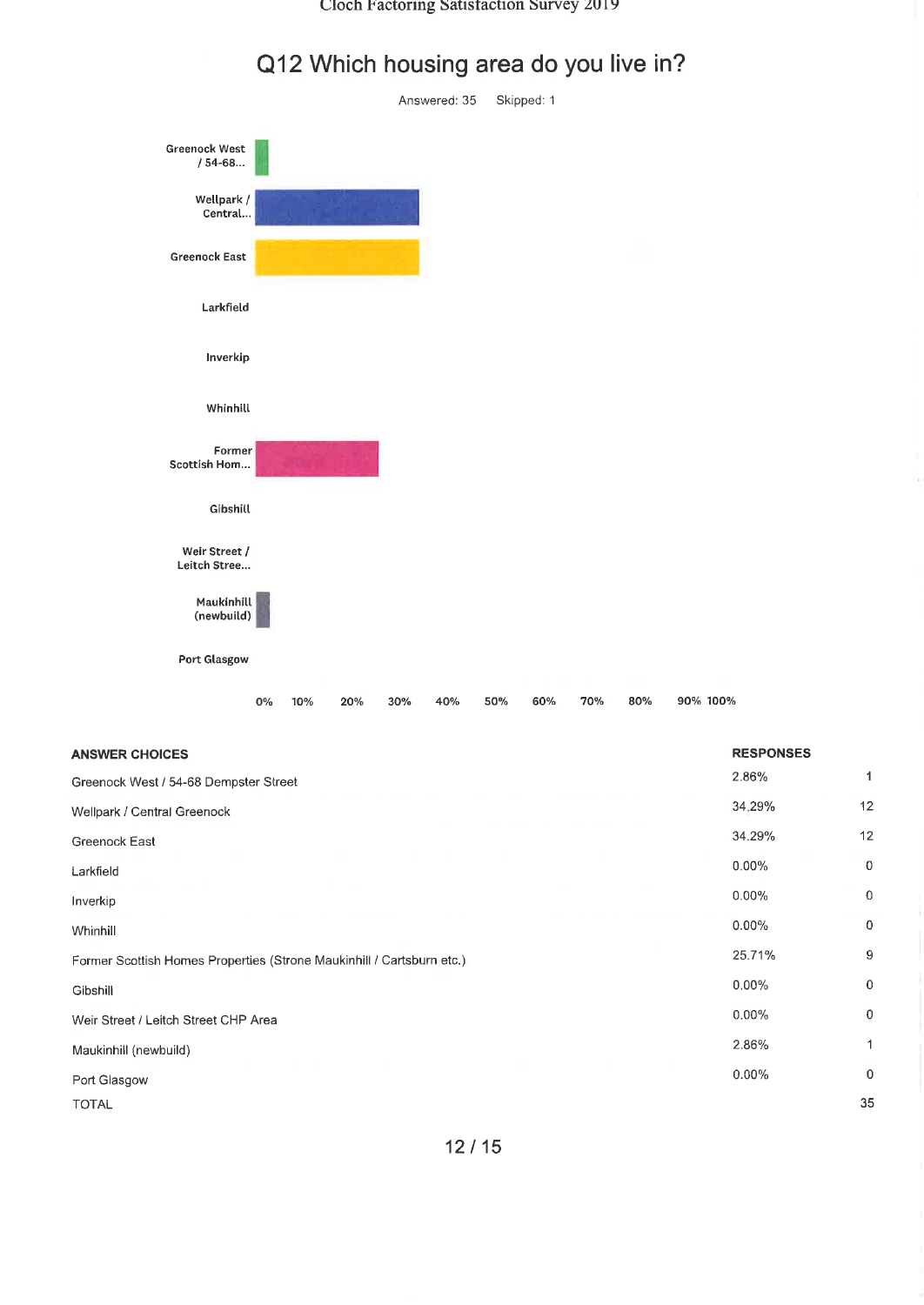### Q13 Are you interested in being involved in any discussions on the factoring service or neighbourhood issues?